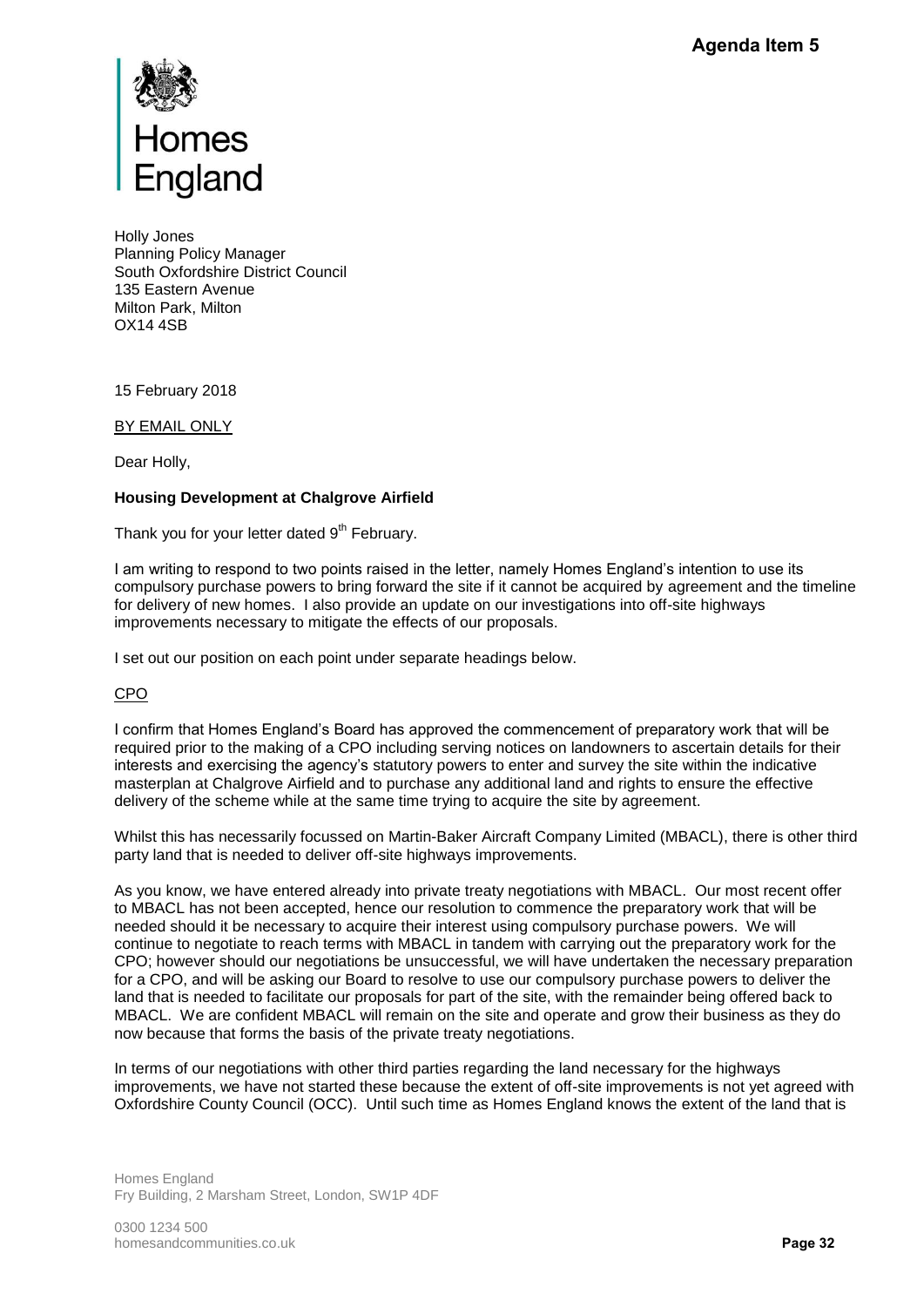required, we consider it would be unhelpful to enter into negotiations because this would only cause confusion.

We anticipate that the off-site highways solutions will be agreed in principle over the next two months or so with OCC and your authority, and once we have reached that position, we will approach the relevant landowners to start the process of private treaty negotiations to acquire the necessary land. We anticipate that our private treaty negotiations with all parties will continue throughout the spring and beyond. Our project timetable assumes submission of a planning application by the time of the Examination in Public (EiP) into the draft Local Plan – estimated to be July 2018 – with an Inspector's report anticipated by the end of 2018. Based on the expectation that the allocation for Chalgrove Airfield (STRAT 9) will be approved, we anticipate this will be the point at which the application is approved by SODC. We envisage that if terms have not been agreed for acquisition by agreement, then this will be the point at which our Board would be asked to make a formal resolution to make the CPO. Assuming that to be the case, then in broad terms, we would expect the inquiry into the CPO to be held in mid to late 2019, with a decision by the end of 2019. **Agenda Item 5**<br>
ould only cause<br>
next two months or s<br>
ach the relevant<br>
and beyond. We anticipate<br>
and beyond. Our<br>
and melovind in Public<br>
of anticipated by the 49<br>
9) will be approved,<br>
9) will be approved,<br>
the origin

We are in the process of instructing our team to undertake the preparatory work for the CPO process. Once they are instructed – surveyor, solicitor and QC – we will provide you with a detailed update on our strategy and timetable. At this stage, we envisage these appointments will be completed in early March. If the CPO is confirmed and there is the normal delay before ownership is transferred to Homes England, this would mean Homes England controls all of the land to deliver the scheme within a further 3 months. This is early 2020 and is the date by which planning permission would be granted.

## **Timetable**

We have outlined a broad estimate of the timescale for the planning process, namely submission of an application in July 2018 and determination by the end of 2018, aligning with your authority's estimate of when the Inspector's report would be received. If there is no judicial review at this stage and Homes England controls all of the land necessary to deliver all of the off-site highways improvements, we have assumed that the s106 agreement would be signed within 3 months because it is our intention to progress discussions with your authority and other stakeholders throughout the planning process, hence we are confident we could meet this timetable.

As you know, Homes England has already 'soft market' tested the proposal with a number of leading developers, and as we move through the planning process, we will start the formal selection process so that by the time the planning permission is issued, we will have selected our partner. This will allow seamless transition for our development partner to start immediately on submission of reserved matters and condition discharge. If this starts in Spring 2019, we have assumed this stage will last approximately 12 months, and a start on site will occur in Spring 2020. On this timetable, the first house would be occupied in 2021.

In the event that it is necessary for Homes England to compulsorily acquire any interests, we anticipate that this process will formally start (subject to the necessary resolutions and approvals being obtained) as soon as the Inspector's report is available confirming the allocation and/or your Council has resolved to approve the proposals. As we will have identified all of the affected landowners earlier in the process and notice will have been served on them in July 2018 as part of the planning process, our private treaty negotiations will continue after submission.

However if we have not been able to acquire all of the interests by either of the triggers identified above, the affected interests will be included in the formal start of the CPO process. At this stage we can only indicate the timetable in the broadest terms, and the Planning Inspectorate is indicating around 12-18 months from the start of the process. We have assumed therefore that the Inquiry would be late summer / early autumn with a decision by the end of 2019. Again, assuming no judicial review and transfer of the interests within say 3 months, as we have explained above, the planning permission would be issued in early 2020 when the legal agreement is signed. With our development partner following exactly the same process but just a year later, this would mean that a start on site would be in 2021 and the first house occupied in 2022.

In effect, if the use of compulsory purchase powers is necessary, this delays a start on site by around 12 months. These different development timescales are set out on the attached schedules. We have also attached an indicative build out rate for the scheme. We have assumed that neither the planning process